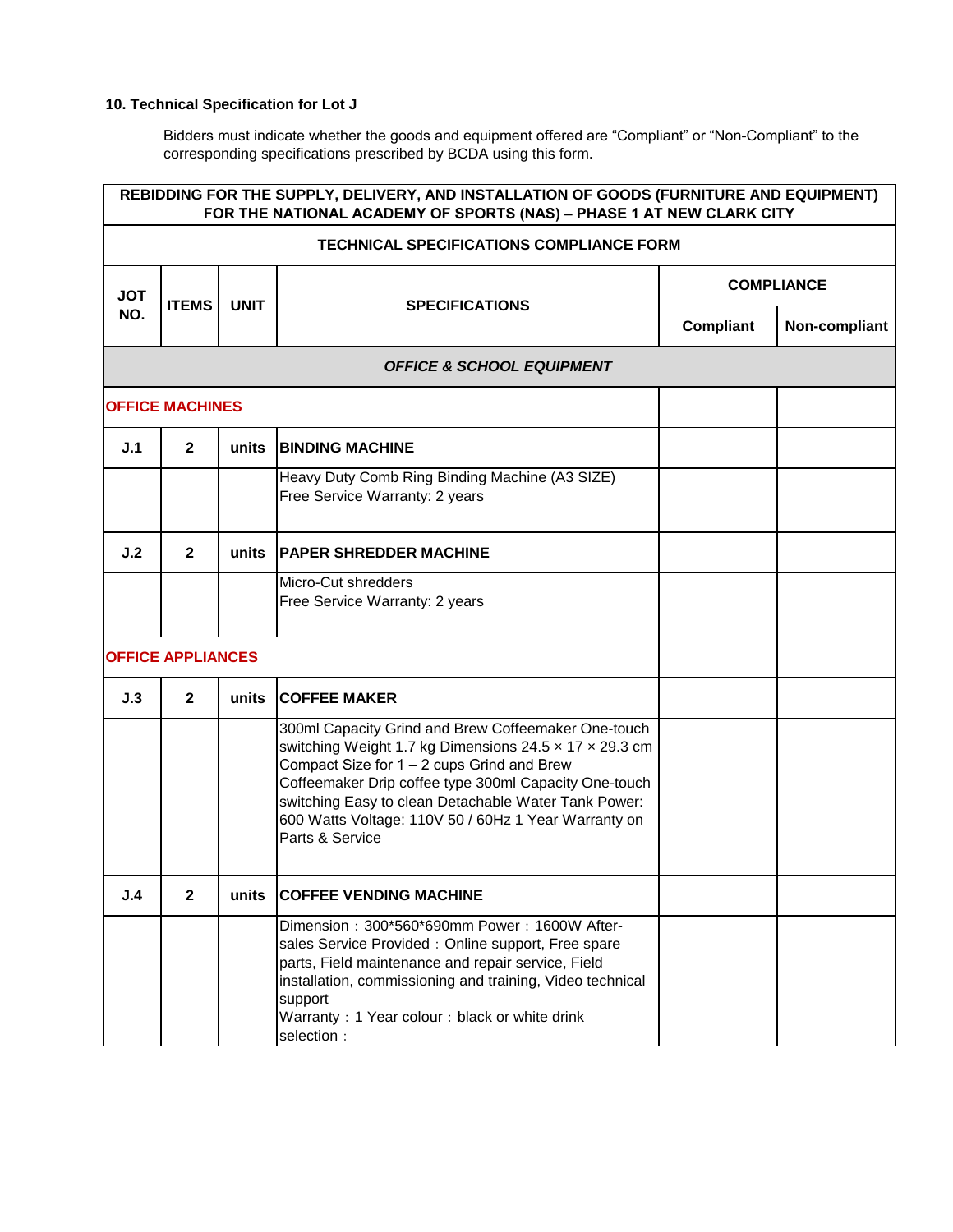| REBIDDING FOR THE SUPPLY, DELIVERY, AND INSTALLATION OF GOODS (FURNITURE AND EQUIPMENT)<br>FOR THE NATIONAL ACADEMY OF SPORTS (NAS) - PHASE 1 AT NEW CLARK CITY |              |             |                                                                                                                                                                                                                                                                                                                                                                                                                                             |                   |               |  |
|-----------------------------------------------------------------------------------------------------------------------------------------------------------------|--------------|-------------|---------------------------------------------------------------------------------------------------------------------------------------------------------------------------------------------------------------------------------------------------------------------------------------------------------------------------------------------------------------------------------------------------------------------------------------------|-------------------|---------------|--|
| <b>TECHNICAL SPECIFICATIONS COMPLIANCE FORM</b>                                                                                                                 |              |             |                                                                                                                                                                                                                                                                                                                                                                                                                                             |                   |               |  |
| <b>JOT</b>                                                                                                                                                      | <b>ITEMS</b> | <b>UNIT</b> |                                                                                                                                                                                                                                                                                                                                                                                                                                             | <b>COMPLIANCE</b> |               |  |
| NO.                                                                                                                                                             |              |             | <b>SPECIFICATIONS</b>                                                                                                                                                                                                                                                                                                                                                                                                                       | Compliant         | Non-compliant |  |
|                                                                                                                                                                 |              |             | <b>OFFICE &amp; SCHOOL EQUIPMENT</b>                                                                                                                                                                                                                                                                                                                                                                                                        |                   |               |  |
|                                                                                                                                                                 |              |             | Three hot drinks powder: instant powder only water<br>supply: top of machine or water pump canister: 3<br>canister canister capacity: 2kg selling: main in south of<br>Asia heater boiler: 1.6L heater highest temperature: 95-<br>98degree machine meterial : metal                                                                                                                                                                        |                   |               |  |
| J.5                                                                                                                                                             | $\mathbf{2}$ | units       | <b>MICROWAVE OVEN</b>                                                                                                                                                                                                                                                                                                                                                                                                                       |                   |               |  |
|                                                                                                                                                                 |              |             | 30 Liters Microwave Oven Digital LED display Push<br>button/knob controls with electronic clock Stainless steel<br>body with mirrorized front 10 program settings 5<br>microwave power levels Express cooking Auto defrost<br>setting Turntable glass plate Easy-to-clean grey enamel<br>coating Child safety lock Output power: 900 watts Power<br>Supply: 220v / 5.0A / 60Hz 1 Year Warranty on Parts &<br>Service<br>Warranty: 12 months |                   |               |  |
| <b>AUDIO VISUAL</b>                                                                                                                                             |              |             |                                                                                                                                                                                                                                                                                                                                                                                                                                             |                   |               |  |
| J.6                                                                                                                                                             | 1            | unit        | <b>SMART LED TV 75"</b>                                                                                                                                                                                                                                                                                                                                                                                                                     |                   |               |  |
|                                                                                                                                                                 |              |             | Resolution: 3840 x 2160<br>Direct LED<br>4K HDR<br>YouTube / Netflix<br>Google Assistant/ Smart App Support<br>Dolby Digital Plus/ Surround<br><b>HDMI and USB Ports</b><br>Bluetooth<br>Built-in Wi-Fi<br><b>Wireless LAN</b><br><b>Ethernet LAN</b><br>Power Consumption: Max 260W<br>Power Supply: 100-240V 50/60Hz<br>Included: TV Wall Mount Brackets and Accessories<br>Manufacturer's Warranty: Minimum 24 Months                    |                   |               |  |
| J.7                                                                                                                                                             | 4            | units       | <b>SMART LED TV 65"</b>                                                                                                                                                                                                                                                                                                                                                                                                                     |                   |               |  |
|                                                                                                                                                                 |              |             | Resolution: 3840 x 2160<br>Direct LED<br>4K HDR<br>YouTube / Netflix                                                                                                                                                                                                                                                                                                                                                                        |                   |               |  |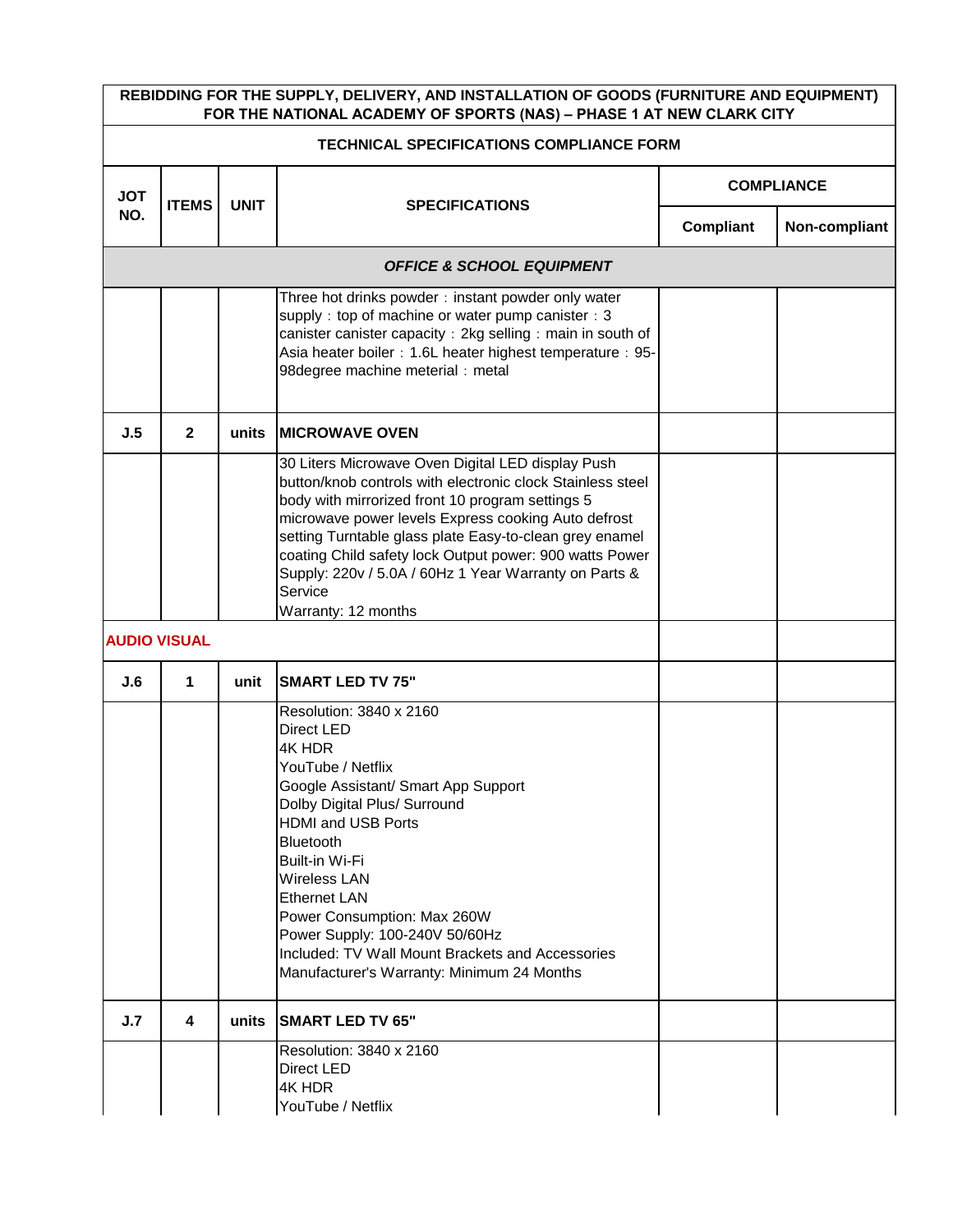| REBIDDING FOR THE SUPPLY, DELIVERY, AND INSTALLATION OF GOODS (FURNITURE AND EQUIPMENT)<br>FOR THE NATIONAL ACADEMY OF SPORTS (NAS) - PHASE 1 AT NEW CLARK CITY |              |             |                                                                                                                                                                                                                                                                                                                                                                                                                   |                   |               |  |
|-----------------------------------------------------------------------------------------------------------------------------------------------------------------|--------------|-------------|-------------------------------------------------------------------------------------------------------------------------------------------------------------------------------------------------------------------------------------------------------------------------------------------------------------------------------------------------------------------------------------------------------------------|-------------------|---------------|--|
| <b>TECHNICAL SPECIFICATIONS COMPLIANCE FORM</b>                                                                                                                 |              |             |                                                                                                                                                                                                                                                                                                                                                                                                                   |                   |               |  |
| <b>JOT</b>                                                                                                                                                      | <b>ITEMS</b> | <b>UNIT</b> | <b>SPECIFICATIONS</b>                                                                                                                                                                                                                                                                                                                                                                                             | <b>COMPLIANCE</b> |               |  |
| NO.                                                                                                                                                             |              |             |                                                                                                                                                                                                                                                                                                                                                                                                                   | Compliant         | Non-compliant |  |
| <b>OFFICE &amp; SCHOOL EQUIPMENT</b>                                                                                                                            |              |             |                                                                                                                                                                                                                                                                                                                                                                                                                   |                   |               |  |
|                                                                                                                                                                 |              |             | Google Assistant/ Smart App Support<br>Dolby Digital Plus/ Surround<br><b>HDMI and USB Ports</b><br><b>Bluetooth</b><br>Built-in Wi-Fi<br>Wireless LAN<br><b>Ethernet LAN</b><br>Power Consumption: Max 200W<br>Power Supply: 100-240V 50/60Hz<br>Included: TV Wall Mount Brackets and Accessories<br>Manufacturer's Warranty: Minimum 24 Months                                                                  |                   |               |  |
| J.8                                                                                                                                                             | 6            | units       | <b>SMART LED TV 55"</b>                                                                                                                                                                                                                                                                                                                                                                                           |                   |               |  |
|                                                                                                                                                                 |              |             | Resolution: 3840 x 2160<br>Direct LED<br>4K HDR<br>YouTube / Netflix<br>Google Assistant/ Smart App Support<br>Dolby Digital Plus/ Surround<br><b>HDMI and USB Ports</b><br>Bluetooth<br>Built-in Wi-Fi<br>Wireless LAN<br><b>Ethernet LAN</b><br>Power Consumption: Max 140W<br>Power Supply: 100-240V 50/60Hz<br>Included: TV Wall Mount Brackets and Accessories<br>Manufacturer's Warranty: Minimum 24 Months |                   |               |  |
| J.9                                                                                                                                                             | 20           | units       | <b>SMART LED TV 43"</b>                                                                                                                                                                                                                                                                                                                                                                                           |                   |               |  |
|                                                                                                                                                                 |              |             | Resolution: 3840 x 2160<br>Direct LED<br>4K HDR<br>YouTube / Netflix<br>Google Assistant/ Smart App Support<br>Dolby Digital Plus/ Surround<br><b>HDMI and USB Ports</b><br><b>Bluetooth</b><br>Built-in Wi-Fi<br>Wireless LAN<br><b>Ethernet LAN</b><br>Power Consumption: Max 120W                                                                                                                              |                   |               |  |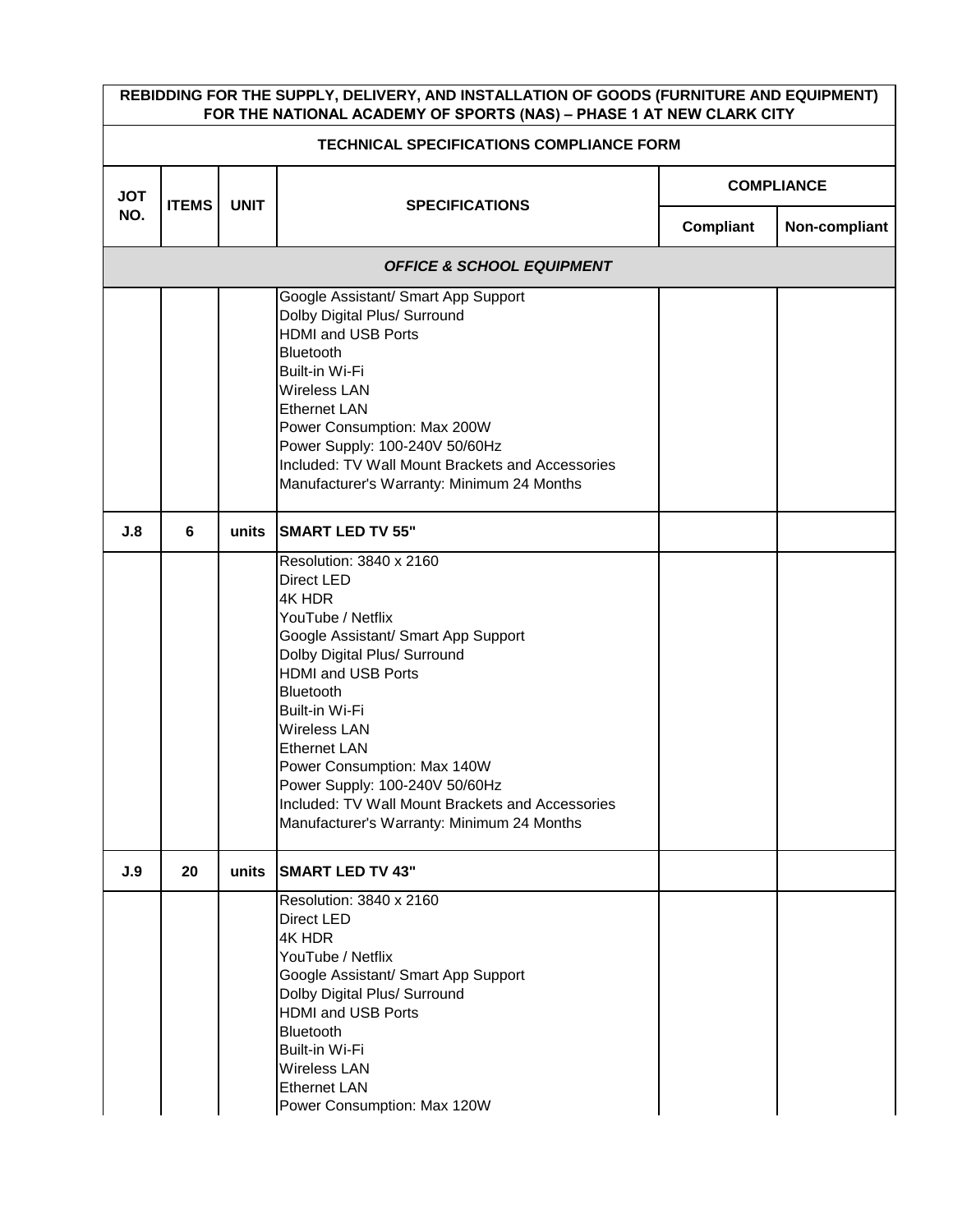| REBIDDING FOR THE SUPPLY, DELIVERY, AND INSTALLATION OF GOODS (FURNITURE AND EQUIPMENT)<br>FOR THE NATIONAL ACADEMY OF SPORTS (NAS) - PHASE 1 AT NEW CLARK CITY |              |             |                                                                                                                                                                                                                                                                                                                                                                                                      |                   |               |  |  |
|-----------------------------------------------------------------------------------------------------------------------------------------------------------------|--------------|-------------|------------------------------------------------------------------------------------------------------------------------------------------------------------------------------------------------------------------------------------------------------------------------------------------------------------------------------------------------------------------------------------------------------|-------------------|---------------|--|--|
| <b>TECHNICAL SPECIFICATIONS COMPLIANCE FORM</b>                                                                                                                 |              |             |                                                                                                                                                                                                                                                                                                                                                                                                      |                   |               |  |  |
| <b>JOT</b>                                                                                                                                                      | <b>ITEMS</b> | <b>UNIT</b> | <b>SPECIFICATIONS</b>                                                                                                                                                                                                                                                                                                                                                                                | <b>COMPLIANCE</b> |               |  |  |
| NO.                                                                                                                                                             |              |             |                                                                                                                                                                                                                                                                                                                                                                                                      | Compliant         | Non-compliant |  |  |
|                                                                                                                                                                 |              |             | <b>OFFICE &amp; SCHOOL EQUIPMENT</b>                                                                                                                                                                                                                                                                                                                                                                 |                   |               |  |  |
|                                                                                                                                                                 |              |             | Power Supply: 100-240V 50/60Hz<br>Included: TV Wall Mount Brackets and Accessories<br>Manufacturer's Warranty: Minimum 24 Months                                                                                                                                                                                                                                                                     |                   |               |  |  |
| J.10                                                                                                                                                            | 12           | sets        | <b>AUDIO SYSTEM</b>                                                                                                                                                                                                                                                                                                                                                                                  |                   |               |  |  |
|                                                                                                                                                                 |              |             | Dolby Audio / DTS Virtual: X / Dolby Digital 2ch<br><b>Bass Boost</b><br>Sub-Woofer included<br>One Remote Control<br>Total Power: 410W<br>Number of Speakers: 5<br>Manufacturer's Warranty: Minimum 24 Months                                                                                                                                                                                       |                   |               |  |  |
| J.11                                                                                                                                                            | 24           | units       | <b>PROJECTOR SCREEN 120" (SILVER)</b>                                                                                                                                                                                                                                                                                                                                                                |                   |               |  |  |
|                                                                                                                                                                 |              |             | Motorized projector screen<br>Viewing Area (W X H) : 96" X 72"<br>Diagonal: 120"<br>Ratio: 4:3<br>With wired and wireless remote<br>Remote raise and lower<br>Suitable for business presentations, educational trainings<br>and home theater<br>Can be wall-mounted or ceiling-mounted<br>Light weight casing<br>Heavy duty, reliable and good quality<br>Manufacturer's Warranty: Minimum 24 Months |                   |               |  |  |
| J.12                                                                                                                                                            | 24           | units       | <b>WIRELESS PROJECTOR</b>                                                                                                                                                                                                                                                                                                                                                                            |                   |               |  |  |
|                                                                                                                                                                 |              |             | Resolution: 1920 x 1080(Full HD)<br>Color Brightness: 4,000 lumens<br>White Brightness: 4,000 lumens<br><b>USB Interface:</b><br>- USB Type A: 1 (For Wireless LAN, Firmware Update,<br>Copy OSD Settings)<br>- USB Type B: 1 (For Firmware Update, Copy OSD<br>Settings)<br>Wireless: Built-In<br>Digital Input: HDMI                                                                               |                   |               |  |  |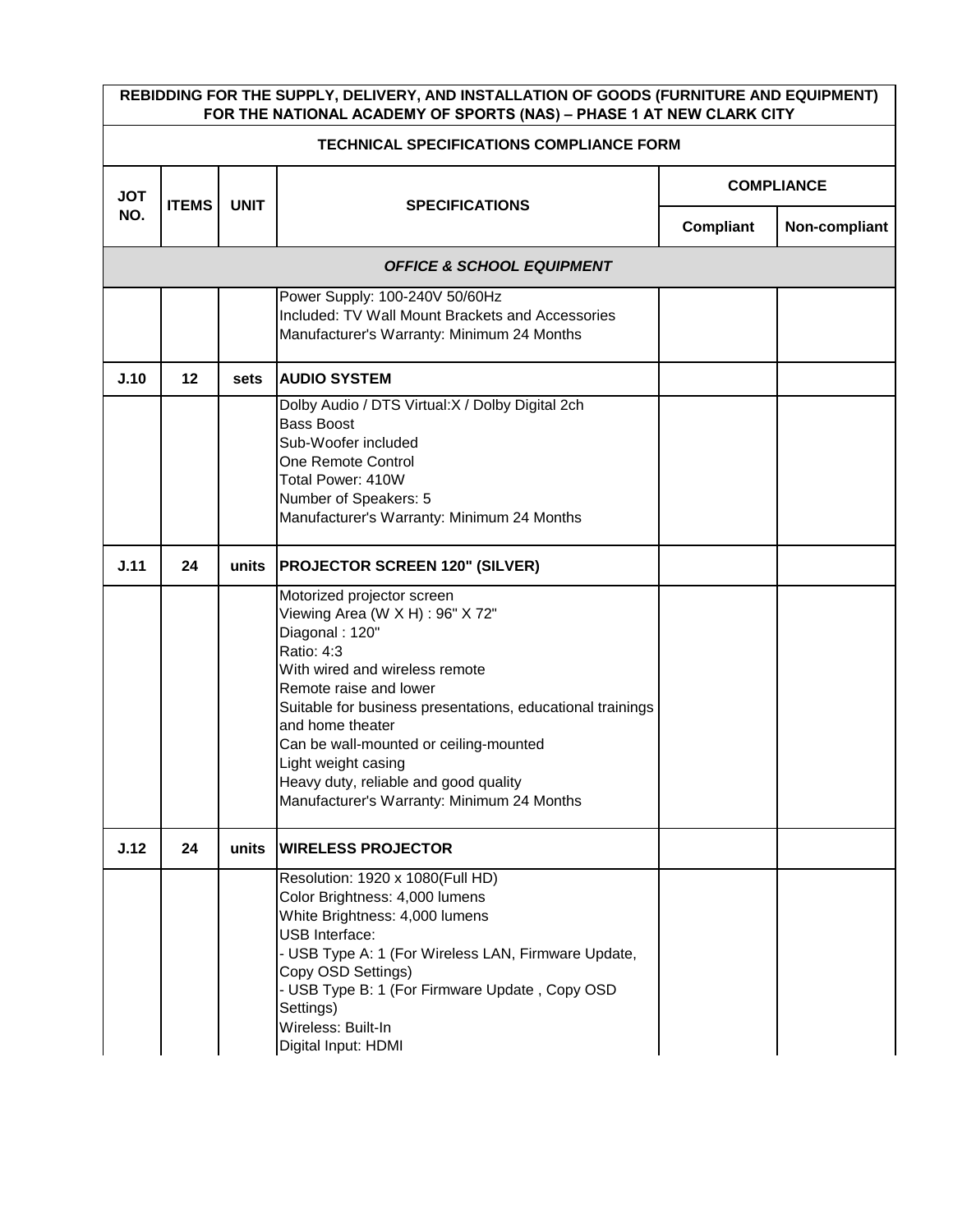| REBIDDING FOR THE SUPPLY, DELIVERY, AND INSTALLATION OF GOODS (FURNITURE AND EQUIPMENT)<br>FOR THE NATIONAL ACADEMY OF SPORTS (NAS) - PHASE 1 AT NEW CLARK CITY |                                 |             |                                                                                                                                                                                                                                                                                                                                                                                                                                                                                                                                                                                                                                                                                                                                             |                   |               |  |
|-----------------------------------------------------------------------------------------------------------------------------------------------------------------|---------------------------------|-------------|---------------------------------------------------------------------------------------------------------------------------------------------------------------------------------------------------------------------------------------------------------------------------------------------------------------------------------------------------------------------------------------------------------------------------------------------------------------------------------------------------------------------------------------------------------------------------------------------------------------------------------------------------------------------------------------------------------------------------------------------|-------------------|---------------|--|
| <b>TECHNICAL SPECIFICATIONS COMPLIANCE FORM</b>                                                                                                                 |                                 |             |                                                                                                                                                                                                                                                                                                                                                                                                                                                                                                                                                                                                                                                                                                                                             |                   |               |  |
| <b>JOT</b>                                                                                                                                                      | <b>ITEMS</b>                    | <b>UNIT</b> |                                                                                                                                                                                                                                                                                                                                                                                                                                                                                                                                                                                                                                                                                                                                             | <b>COMPLIANCE</b> |               |  |
| NO.                                                                                                                                                             |                                 |             | <b>SPECIFICATIONS</b>                                                                                                                                                                                                                                                                                                                                                                                                                                                                                                                                                                                                                                                                                                                       | <b>Compliant</b>  | Non-compliant |  |
|                                                                                                                                                                 |                                 |             | <b>OFFICE &amp; SCHOOL EQUIPMENT</b>                                                                                                                                                                                                                                                                                                                                                                                                                                                                                                                                                                                                                                                                                                        |                   |               |  |
|                                                                                                                                                                 | <b>MEDICAL CLINIC EQUIPMENT</b> |             | Supplied Accessories :<br>- Power cable 1.8M<br>Connection cable 1.8M<br>- Remote control with 2AA battery<br>- Wireless LAN (Built-in)<br>- User's manual /CDROM<br>- Quick start guide<br>Soft carry case (optional)<br>Manufacturer's Warranty: Minimum 24 Months                                                                                                                                                                                                                                                                                                                                                                                                                                                                        |                   |               |  |
| J.13                                                                                                                                                            | 1                               | unit        | <b>Automated External Defibrillator (AED)</b>                                                                                                                                                                                                                                                                                                                                                                                                                                                                                                                                                                                                                                                                                               |                   |               |  |
|                                                                                                                                                                 |                                 |             | Automatic: Automatic daily, weekly, monthly and<br>quarterly circuitry tests<br>Battery Insertion: System integrity test on battery<br>insertion<br>Pad Presence: Pads preconnected tested daily<br>User-Initiated: Unit and battery pack system test initiated<br>by the user<br>Status Indication: Visual & audible indication of unit<br>status<br>User-Initiated: Unit self-test results<br>Pads and battery information (status and expiration)                                                                                                                                                                                                                                                                                        |                   |               |  |
| J.14                                                                                                                                                            | 1                               | set         | <b>DENTAL CHAIR &amp; ACCESSORIES</b>                                                                                                                                                                                                                                                                                                                                                                                                                                                                                                                                                                                                                                                                                                       |                   |               |  |
|                                                                                                                                                                 |                                 |             | Auto spittoon flush and cup filler control system-3-<br>program control system-Assistant control system-<br>Luxurious cuspidor-Saliva ejector with strong and weak<br>suction-High-grade articulated headrest-Purified water<br>supply system-3-way syringe (cold/hot water)-LED film<br>viewer-Multi-functional foot pedal-LED operating lamp<br>with sensor-Dentist stool DF-201A-High Resilience Foam<br>+ Seamless PU leather cushion-Instrument tray: low-<br>mounted-Full function Control Panel-Reflecting LED lamp-<br>3-Memory Position-Power voltage: 220V - 60Hz-Motor<br>Voltage: 24V-Air Pressure: 0.2 Mpa - 0.4 Mpa-Max.<br>Loading Capacity 180 KG-Height range of patient chair:<br>380-800mm<br>Warranty: Minimum 10 years |                   |               |  |
| J.15                                                                                                                                                            | 5                               | sets        | First aid kit - complete set                                                                                                                                                                                                                                                                                                                                                                                                                                                                                                                                                                                                                                                                                                                |                   |               |  |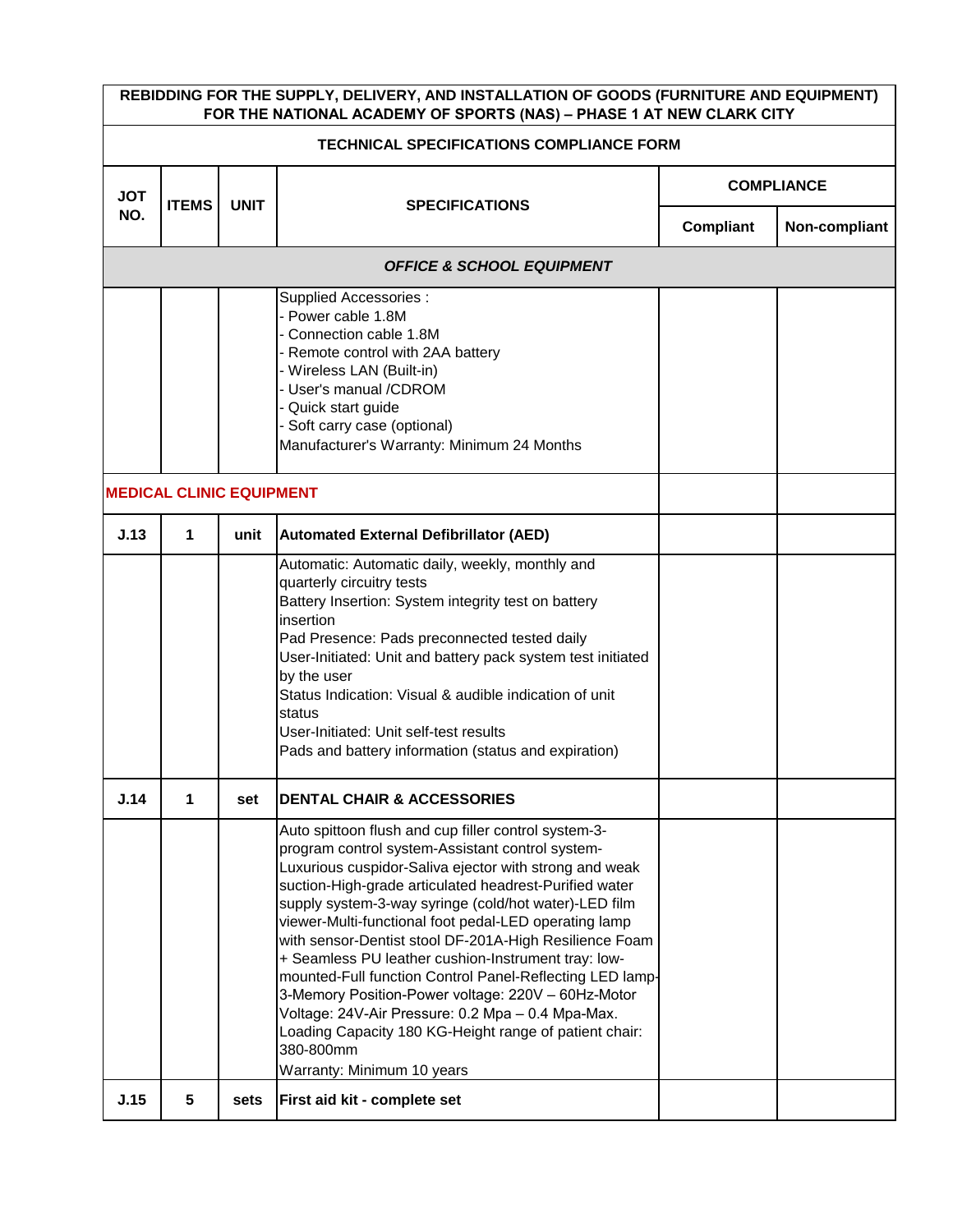| REBIDDING FOR THE SUPPLY, DELIVERY, AND INSTALLATION OF GOODS (FURNITURE AND EQUIPMENT)<br>FOR THE NATIONAL ACADEMY OF SPORTS (NAS) - PHASE 1 AT NEW CLARK CITY |                                     |             |                                                                                                                                                                                                                                                                                                                                                                                                                                                                                                                                                                                                                                                                                                                                                                                                                                                                                                                                                                                                                                                                                                                                                                                                                                  |                   |               |  |
|-----------------------------------------------------------------------------------------------------------------------------------------------------------------|-------------------------------------|-------------|----------------------------------------------------------------------------------------------------------------------------------------------------------------------------------------------------------------------------------------------------------------------------------------------------------------------------------------------------------------------------------------------------------------------------------------------------------------------------------------------------------------------------------------------------------------------------------------------------------------------------------------------------------------------------------------------------------------------------------------------------------------------------------------------------------------------------------------------------------------------------------------------------------------------------------------------------------------------------------------------------------------------------------------------------------------------------------------------------------------------------------------------------------------------------------------------------------------------------------|-------------------|---------------|--|
| <b>TECHNICAL SPECIFICATIONS COMPLIANCE FORM</b>                                                                                                                 |                                     |             |                                                                                                                                                                                                                                                                                                                                                                                                                                                                                                                                                                                                                                                                                                                                                                                                                                                                                                                                                                                                                                                                                                                                                                                                                                  |                   |               |  |
| <b>JOT</b>                                                                                                                                                      | <b>ITEMS</b>                        | <b>UNIT</b> | <b>SPECIFICATIONS</b>                                                                                                                                                                                                                                                                                                                                                                                                                                                                                                                                                                                                                                                                                                                                                                                                                                                                                                                                                                                                                                                                                                                                                                                                            | <b>COMPLIANCE</b> |               |  |
| NO.                                                                                                                                                             |                                     |             |                                                                                                                                                                                                                                                                                                                                                                                                                                                                                                                                                                                                                                                                                                                                                                                                                                                                                                                                                                                                                                                                                                                                                                                                                                  | Compliant         | Non-compliant |  |
|                                                                                                                                                                 |                                     |             | <b>OFFICE &amp; SCHOOL EQUIPMENT</b>                                                                                                                                                                                                                                                                                                                                                                                                                                                                                                                                                                                                                                                                                                                                                                                                                                                                                                                                                                                                                                                                                                                                                                                             |                   |               |  |
|                                                                                                                                                                 |                                     |             | First aid kit - complete set (197 piece bulk kit)<br><b>SPECIFICATIONS:</b><br>Bag color: red<br>Kit Includes:<br>(1) G-155: 3/4"x3" Adhesive plastic bandages, 100/bx<br>(1) AN-205: 32 sq. in. Absorbent gauze compress, 1/bx<br>(2) A-202: 2"x2" Gauze dressing pads, (3) 2-pks<br>(2) 2"x4.1 yd. Conforming gauze roll bandages<br>(1) 3"x4.1 yd. Conforming gauze roll bandage<br>(2) A-200: Sterile eye pads, 2/bx<br>(1) 1/2"x10 yd. First aid tape roll<br>(1) B-518: Triangular sling/bandage, 1/bx<br>(1) M-697: 2"x5 yd. Latex free elastic bandage<br>(1) B-304: Antiseptic cleansing wipes (sting free), 18/bx<br>(1) A-403: Triple antibiotic ointment packs, 10/bx<br>(1) A-400: Aspirin tablets, (10) 2-pks<br>(1) B-503: 4"x5" Instant cold compress, 1/bx<br>(4) Exam quality gloves, 2 pair<br>(1) M-582: 4-1/2" Scissors, nickel plated<br>(1) M-584: 4" Tweezers, plastic<br>(1) M-701/KC: Eye wash, 4 oz.<br>(1) A-301: Insect sting relief pads, 10/bx<br>(1) B-504: CPR Pack: 1 Rescue Breather CPR one-way<br>valve face shield, 2 exam quality gloves, and 3 antiseptic<br>wipes (sting free)<br>(1) BK-009-40: First Aid Guide booklet<br><b>PIECES FEATURES:</b><br>100% Brand New and High Quality. |                   |               |  |
|                                                                                                                                                                 | <b>COVID19 PREVENTION EQUIPMENT</b> |             |                                                                                                                                                                                                                                                                                                                                                                                                                                                                                                                                                                                                                                                                                                                                                                                                                                                                                                                                                                                                                                                                                                                                                                                                                                  |                   |               |  |
| J.16                                                                                                                                                            | 4                                   | sets        | <b>Floor Mounted (Tight Fit UV)</b>                                                                                                                                                                                                                                                                                                                                                                                                                                                                                                                                                                                                                                                                                                                                                                                                                                                                                                                                                                                                                                                                                                                                                                                              |                   |               |  |
|                                                                                                                                                                 |                                     |             | Floor Mounted (Tight Fit UV)<br>Warranty on all parts: 5 years                                                                                                                                                                                                                                                                                                                                                                                                                                                                                                                                                                                                                                                                                                                                                                                                                                                                                                                                                                                                                                                                                                                                                                   |                   |               |  |
| J.17                                                                                                                                                            | 4                                   | sets        | Infrared Thermal Scanner w/ stand, K3                                                                                                                                                                                                                                                                                                                                                                                                                                                                                                                                                                                                                                                                                                                                                                                                                                                                                                                                                                                                                                                                                                                                                                                            |                   |               |  |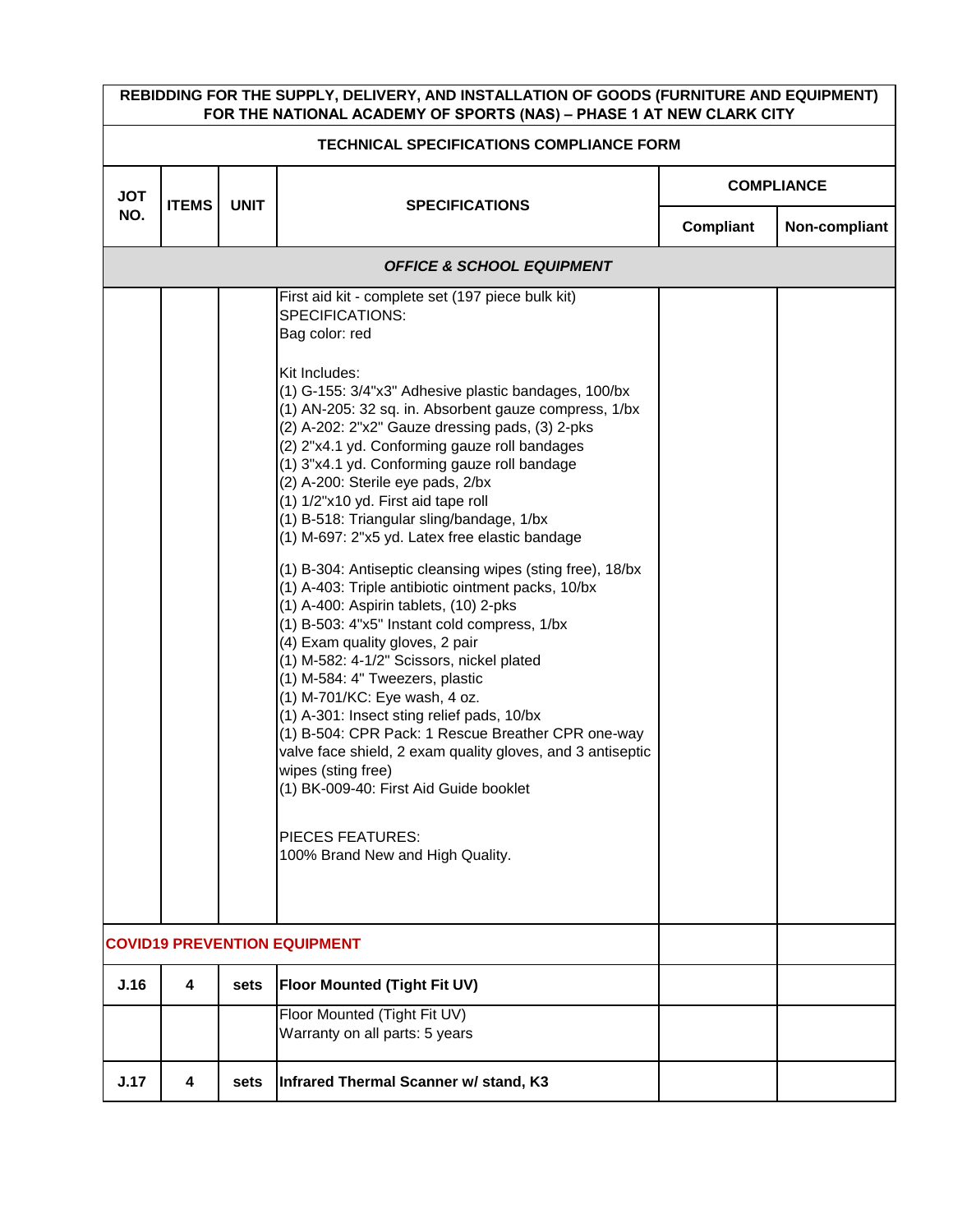| REBIDDING FOR THE SUPPLY, DELIVERY, AND INSTALLATION OF GOODS (FURNITURE AND EQUIPMENT)<br>FOR THE NATIONAL ACADEMY OF SPORTS (NAS) - PHASE 1 AT NEW CLARK CITY |                                          |             |                                                                                                                                                                                                                                                                                                                                                                                                                                                                                                                                                                                                                                                                                      |                   |               |  |  |  |
|-----------------------------------------------------------------------------------------------------------------------------------------------------------------|------------------------------------------|-------------|--------------------------------------------------------------------------------------------------------------------------------------------------------------------------------------------------------------------------------------------------------------------------------------------------------------------------------------------------------------------------------------------------------------------------------------------------------------------------------------------------------------------------------------------------------------------------------------------------------------------------------------------------------------------------------------|-------------------|---------------|--|--|--|
|                                                                                                                                                                 | TECHNICAL SPECIFICATIONS COMPLIANCE FORM |             |                                                                                                                                                                                                                                                                                                                                                                                                                                                                                                                                                                                                                                                                                      |                   |               |  |  |  |
| <b>JOT</b>                                                                                                                                                      | <b>ITEMS</b>                             | <b>UNIT</b> | <b>SPECIFICATIONS</b>                                                                                                                                                                                                                                                                                                                                                                                                                                                                                                                                                                                                                                                                | <b>COMPLIANCE</b> |               |  |  |  |
| NO.                                                                                                                                                             |                                          |             |                                                                                                                                                                                                                                                                                                                                                                                                                                                                                                                                                                                                                                                                                      | <b>Compliant</b>  | Non-compliant |  |  |  |
|                                                                                                                                                                 |                                          |             | <b>OFFICE &amp; SCHOOL EQUIPMENT</b>                                                                                                                                                                                                                                                                                                                                                                                                                                                                                                                                                                                                                                                 |                   |               |  |  |  |
|                                                                                                                                                                 |                                          |             | Temperature measurement: Front if the thermometer and<br>approach it with in 5-10cm Celsius temperature or<br>Fahrenheit temperature display Alarm setting Language<br>settings Volume settings Automatic Shut down: A1 Mode<br>; A0 Mode (always on)<br>Screen: Digital Display Accuracy: ±0.2 Degrees<br>Response time : 0.5s Abnormal Automatic Alarm :<br>Flashing+voice Automatic Measurement : Measuring<br>Distance 5~10cm Input: USB DC4.2-5V Infrared<br>Measuring Range: 0°C ~50°C Environment Temperature<br>: 10°C~40°C Weight : 227g Dimension : 155 x 104 x<br>84mm Standby: About One week Thermometer Scanner<br><b>Stand User manual</b><br>Warranty: 12 months     |                   |               |  |  |  |
| J.18                                                                                                                                                            | 4                                        | sets        | Non-Contact Infrared Forehead Thermometer                                                                                                                                                                                                                                                                                                                                                                                                                                                                                                                                                                                                                                            |                   |               |  |  |  |
|                                                                                                                                                                 |                                          |             | Non Contact Thermometer Forehead / Infrared Colour<br>Screen Indicator Green - Less than 37.4C Orange - 37.5-<br>37.9C Red - Greater than 38C 1 Second fast response<br>Memory records 20 sets Auto Standby<br>Warranty: 12 months                                                                                                                                                                                                                                                                                                                                                                                                                                                   |                   |               |  |  |  |
| J.19                                                                                                                                                            | 20                                       | sets        | <b>AUTOMATIC ALCOHOL DISPENSER WITH STAND</b>                                                                                                                                                                                                                                                                                                                                                                                                                                                                                                                                                                                                                                        |                   |               |  |  |  |
|                                                                                                                                                                 |                                          |             | Personal Protective Automatic Alcohol Dispenser with<br>Stand Continuous Spraying Function The Infrared Sensor<br>Helps To Remove The Liquid Immediately, Preventing<br>The Transmission Of Contact-Induced Bacteria. The<br>Automated Power-Saving Chip Is Environmentally<br>Friendly And Cost-Effective, Feasible For Use In Public<br>Circumstances. The Automatic Disinfection Machine Is<br>Easy To Operate, Widely Suitable For Train Station,<br>Office, Mall, Hospital, Gym, And Restaurant And So On.<br>Capacity: 1000ml Battery: 4pcs Batteries (not included)<br>DC Power supply (included) Size: 12.5*11.1*26cm/<br>4.91*4.36*10.22inch (L*W*H)<br>Warranty: 12 months |                   |               |  |  |  |
|                                                                                                                                                                 | <b>KITCHEN EQUIPMENT</b>                 |             |                                                                                                                                                                                                                                                                                                                                                                                                                                                                                                                                                                                                                                                                                      |                   |               |  |  |  |
| J.20                                                                                                                                                            | $\mathbf{2}$                             | units       | <b>Commercial Hood Ranges</b>                                                                                                                                                                                                                                                                                                                                                                                                                                                                                                                                                                                                                                                        |                   |               |  |  |  |
|                                                                                                                                                                 |                                          |             | Material: 304 stainless                                                                                                                                                                                                                                                                                                                                                                                                                                                                                                                                                                                                                                                              |                   |               |  |  |  |